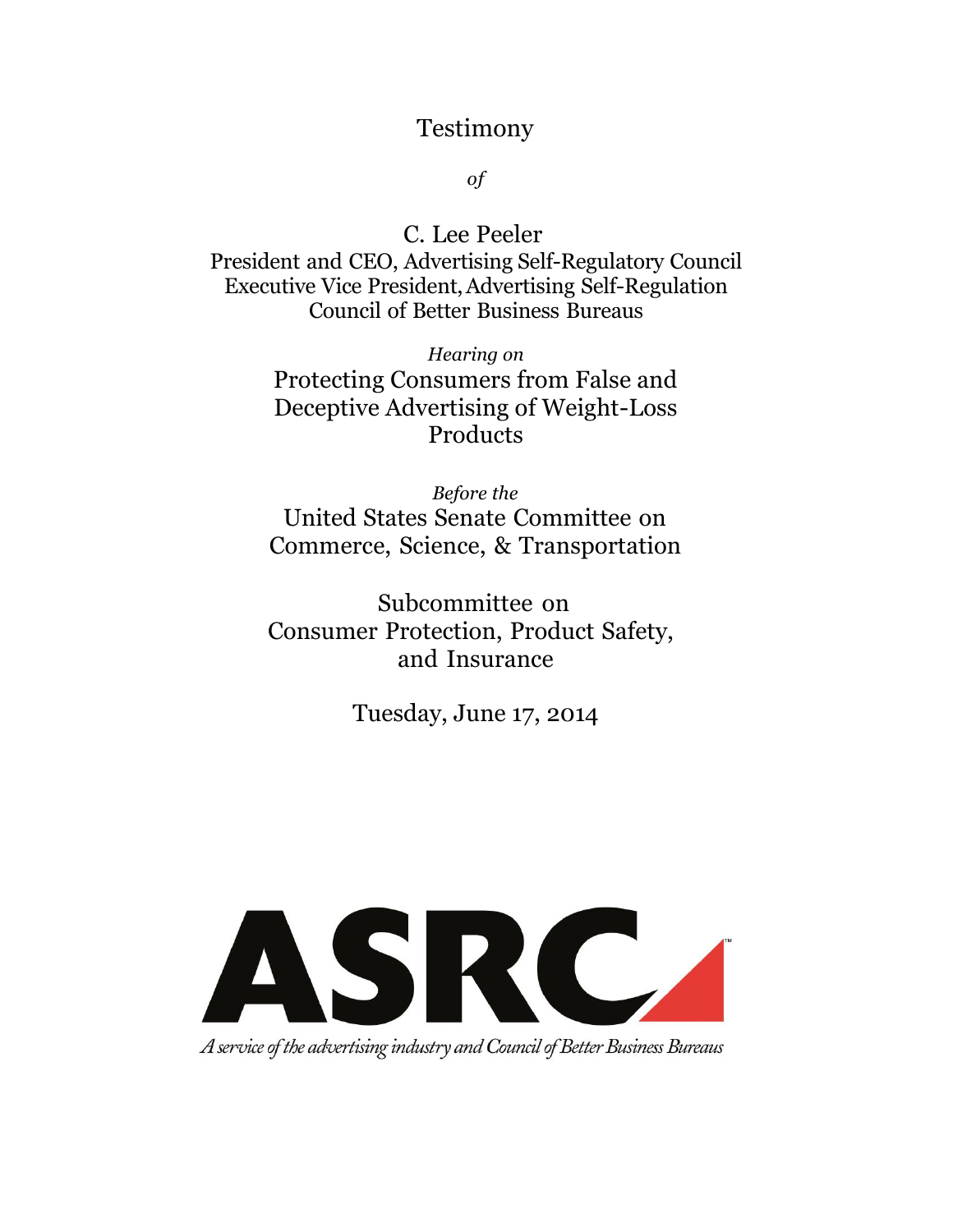I appreciate the opportunity to describe for the Subcommittee the ongoing work of the advertising industry's system of self-regulation, particularly as it applies to weight-loss advertising.

According to a recent Gallup poll, $<sup>1</sup>$  51 percent of American consumers want to lose</sup> weight. Weight-loss products come in all sizes and flavors: pills, creams, patches, diets and devices – to name a few. Weight-loss products and fads have long been ubiquitous and popular with consumers. They are, therefore, a primary subject of advertising selfregulatory review proceedings. Current concerns about the nation's spiraling obesity rates can make unsubstantiated or exaggerated claims of effortless weight loss even more appealing to consumers than in the past. And that means it is even more important to have a process for separating truthful claims about effective products from exaggerated, unsupported or outright false claims about products that don't work.

#### **Advertising Self-Regulatory Council (ASRC)**

The advertising industry's self-regulatory system was created in 1971 when three leading advertising trade organizations – the 4A's, American Advertising Federation (AAF) and Association of National Advertisers (ANA) – together with the Council of Better Business Bureaus (CBBB), announced a new alliance to promote truthful and accurate advertising. That alliance, now called the Advertising Self-Regulatory Council or ASRC, sets policies and procedures for advertising industry self-regulation.

In addition to the founding partners, the ASRC Board now includes the chief executives of the Electronic Retailing Association (ERA) and Interactive Advertising Bureau (IAB), giving ASRC significant reach throughout the advertising and marketing community.

#### **Advertising Self-Regulation**

ASRC has pioneered a unique form of self-regulation. Our programs, described in Appendix A, are:

- Impartial and administered by a third party the Council of Better Business Bureaus.
- Comprehensive they apply to all national advertisers in all media
- Transparent all decisions are public both for guidance to the industry and to ensure public accountability.
- Effective although the self-regulatory system is voluntary, there are consequences for non-participation or non-compliance, including public referral to the appropriate government agency, usually the Federal Trade Commission (FTC).

#### **Administration by the Council of Better Business Bureaus (CBBB)**

To ensure the impartiality and independence of the self-regulatory process, the system is administered by the CBBB. The CBBB is the network hub for the Better Business Bureau system in the United States and Canada, which works to promote trust in the marketplace.

1 *Americans' Desire to Shed Pounds Outweighs Effort*

 $\overline{a}$ 

<http://www.gallup.com/poll/166082/americans-desire-shed-pounds-outweighs-effort.aspx>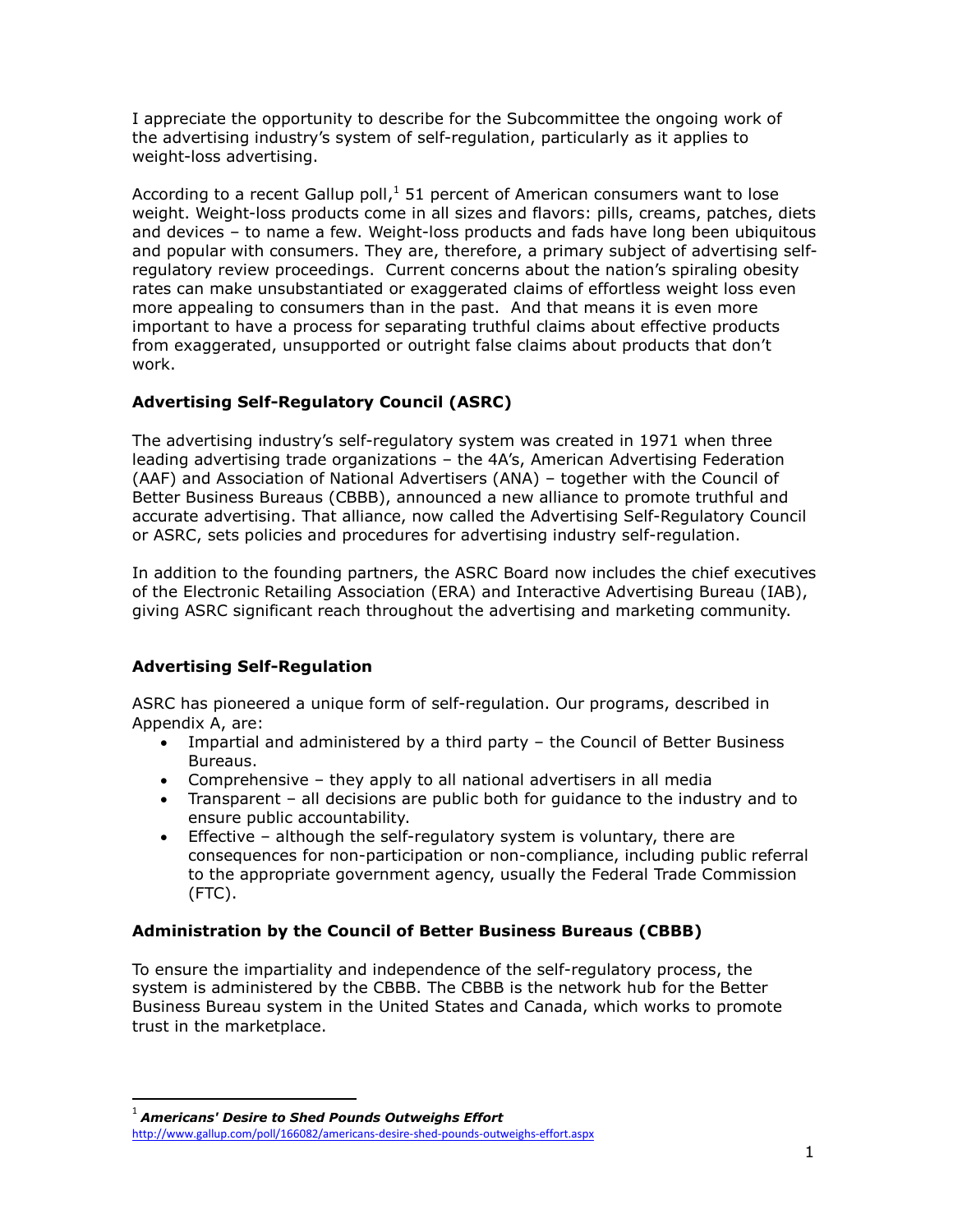#### **Operation of the Self-Regulatory System**

All ASRC programs operate on a standard model. While the programs accept challenges and resolve disputes between competing advertisers, they also actively monitor national advertising for questionable claims or practices that may violate industry guidelines  $^2$  or principles.<sup>3</sup>

Active monitoring is particularly important in the weight-loss area where consumers are often reluctant to complain and may attribute poor results from the products to themselves, rather than to the product.

Staff monitoring is supplemented by a robust competitor challenge process. As the United States Supreme Court observed last week: "Competitors who manufacture or distribute products have detailed knowledge regarding how consumers rely on certain sales and marketing strategies. Their awareness of unfair competition practices may be far more immediate and accurate than that of agency rulemakers and regulators."

By providing a fast, expert forum to resolve these complaints and a transparent public record of the resolution, ASRC programs harness this expertise to serve the interests of the public.

Self-regulatory cases for weight-loss products may involve a range of issues from technical and easy-to-remedy disclosure questions, to questions about the validity of complex underlying studies. In some cases, we recommend that the advertiser make certain modifications to the advertising. In others, we may recommend discontinuance of the entire ad. If an advertisement is the subject of an FTC order, court order or ongoing litigation we will advise the parties that the complaint is not, or is no longer, appropriate for investigation in this forum.

When a self-regulatory inquiry is opened, the advertiser is asked to provide its support for a questioned claim. The advertiser's support for the claim is reviewed by skilled attorney staff, who then issue a decision that analyzes the claims made in the ad, the advertiser's support (substantiation) for the claims and the fit between the two.

The advertising self-regulatory process is both similar to and different from government enforcement. It applies the same standards for claim substantiation as the FTC, but it does not have subpoena power to compel the production of documents and relies on evidence voluntarily produced by the parties. The self-regulatory process is comparatively short. Both the National Advertising Division (NAD) and Electronic Retailing Self-Regulation Program (ERSP) strive to resolve cases in 60 to 90 days.

Overall, the self-regulatory system issues roughly 200 decisions each year. While there are no sanctions (penalties, redress, etc.) beyond requiring discontinuance or modification of advertising, the relative time-to-decision makes self-regulation a very valuable addition to the existing government regulatory framework for advertising. It helps ensure that industry members comply with strong standards and frees government resources to focus on the most egregious cases. Overall, more than 90%

 $\overline{a}$ 

<sup>2</sup> *Self-Regulatory Program for Children's Advertising* <http://www.asrcreviews.org/wp-content/uploads/2012/04/Guidelines-FINAL-FINAL-REVISED-20142.pdf>

<sup>3</sup> **The DAA Self-Regulatory Principles**

<http://www.aboutads.info/principles>

<sup>4</sup> *Pom Wonderful LLC v. Coca-Cola Co.* Supreme Court of the United States, Slip Opinion at page 11-12, June 12, 2014 1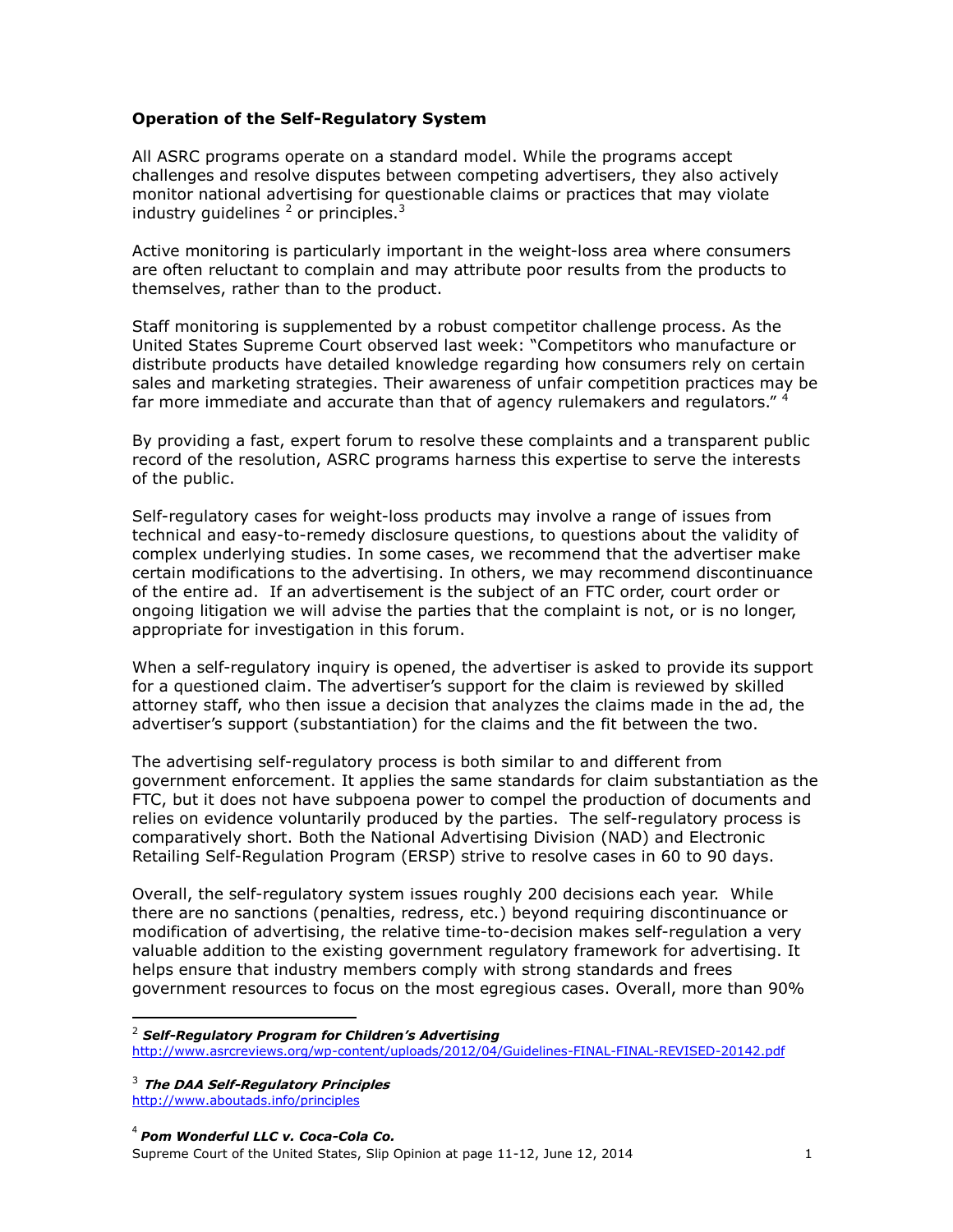of advertisers voluntarily participate in the program and make recommended changes to their advertising.

#### **Funding for Self-Regulation**

The advertising-self regulatory system is funded entirely by the advertising industry through the sales of products and services – including dispute resolution services and online access to self-regulatory decisions – national partnerships with the CBBB and direct funding of programs through trade associations.

#### **FTC Support for Self-Regulation**

 $\overline{a}$ 

During more than 40 years of practice, the advertising self-regulatory system has received strong support from the FTC.<sup>5</sup>

Although there is no formal relationship between the government and the selfregulatory system, the FTC's ongoing support for self-regulation contributes meaningfully to the success of the process. Referrals to the FTC of advertisers that refused to participate in the self-regulatory process have resulted in FTC lawsuits and significant monetary penalties.<sup>6</sup>

Further, FTC guidance on advertising issues, including the "FTC Guides Concerning the Use of Endorsement and Testimonials in Advertising," "Dietary Supplement Advertising Guidelines" and its recently published "Gut Check: A Reference Guide for Media on Spotting False Weight Loss Claims," provides valuable counsel for advertisers and self -regulatory bodies. The FTC's guidance is further enforced through the decisions of the self-regulatory system, which applies FTC standards to its review of specific ads.

#### *The Federal Trade Commission at 100: Into Our Second Century*

The Continuing Pursuit of Better Practices: A Report by Federal Trade Commission Chairman William E. Kovacic – January 2009.

*"Meaningful self-regulation is an important complement to the Commission's law enforcement efforts – particularly in the area of deceptive marketing practices. For example, the program administered by the National Advertising Division/National Advertising Review Council ("ASRC") arm of the Council of Better Business Bureaus ("CBBB") has worked well to obviate the need for Commission action in some instances."* [http://www.ftc.gov/ftc/workshops/ftc100/docs/ftc100rpt.pdf.](http://www.ftc.gov/ftc/workshops/ftc100/docs/ftc100rpt.pdf)

#### *Self-Regulation in the Infomercial Industry:*

Deborah Platt Majoras, Chairman, Federal Trade Commission Before the Electronic Retailing Self-Regulation Program – April 2006 *(Footnote No. 3, listing FTC statements in support of self-regulation since 1978.)* [http://www.ftc.gov/speeches/majoras/060503eraspeech.pdf.](http://www.ftc.gov/speeches/majoras/060503eraspeech.pdf)

6 *Court Orders Spammers to Give Up \$3.7 Million* <http://www.ftc.gov/opa/2009/07/spear.shtm> ;

<sup>5</sup> *"Truth or Consequences: The FTC Approach to Advertising"*

Remarks of Commissioner Jon Leibowitz at The National Advertising Division Annual Conference **–** September 24, 2007

<sup>&</sup>quot;All of us at the FTC appreciate the NAD's advertising review work. It is more important today than it has ever been. ... It really helps to have an alternative procedure that is quick, fair, and well-respected." <http://www.ftc.gov/speeches/leibowitz/070924bbbremarks.pdf>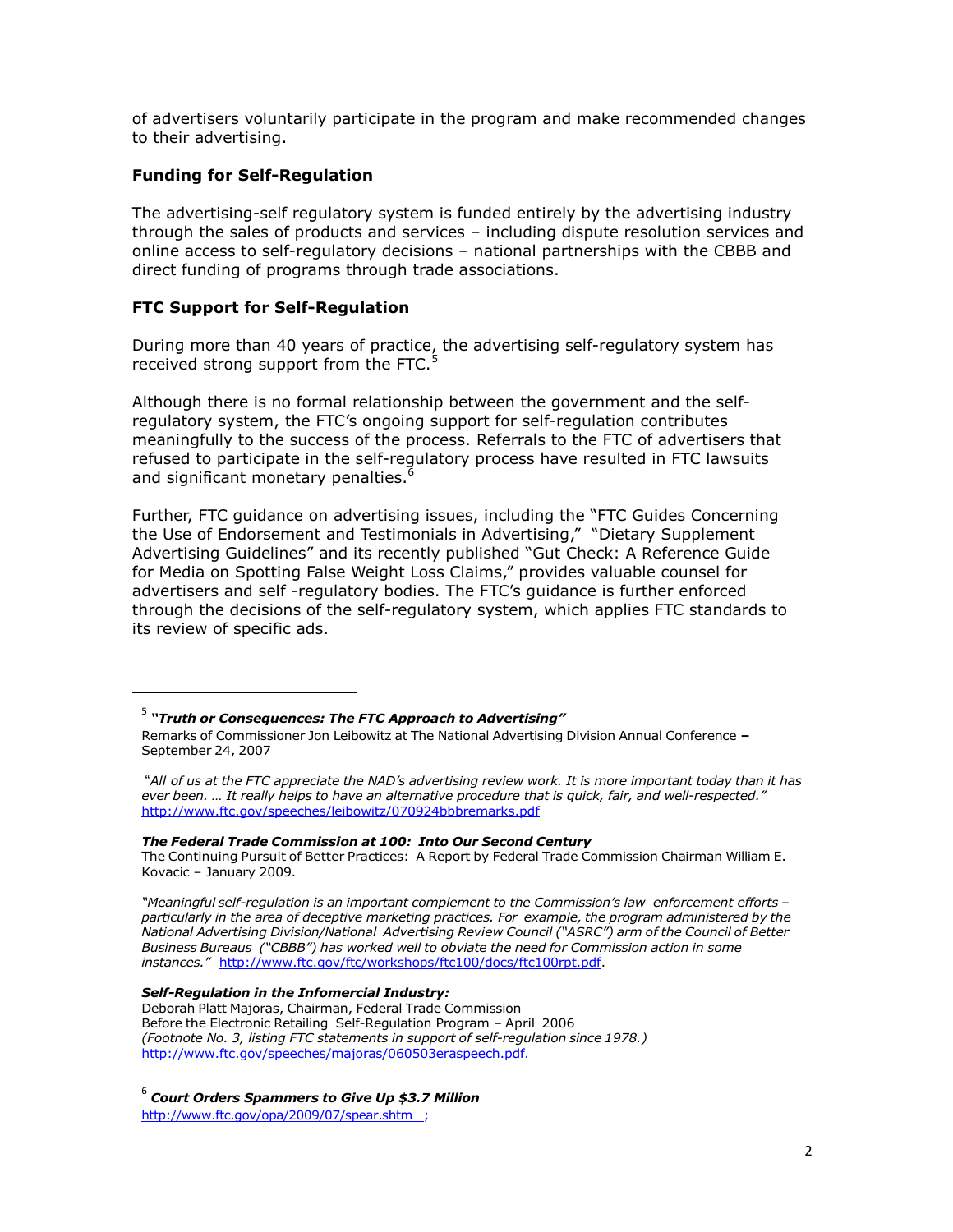#### **Better Business Bureau Advertising Reviews**

The work of the national advertising self-regulatory programs complements the role of the Better Business Bureau (BBB) system in protecting consumers. BBBs maintain active advertising monitoring programs in their communities under the BBB Code of Advertising. BBBs handle hundreds of advertising review cases, including pricing claims, inadequate disclosures and qualifications, superiority claims, rebates and warranty and guarantee claims.

BBBs also work to resolve complaints about business practices and are in a unique position to identify potential scams – both locally and nationally – and warn consumers about fraud. BBBs also have excellent access to the media outlets in their communities.

The BBB notes that more than 4,300 complaints about weight-loss supplements were filed nationwide in 2013, including complaints about paying for but not receiving merchandise, refund and exchange issues and potentially misleading claims.

The BBB system, which makes its ratings and business reviews available to all consumers, can provide consumers a resource by allowing them to check a company's complaint history before making a purchase.

Complaint data from the BBB system is shared with both federal and state law enforcement agencies. In fact, complaints from the BBB system makes up more than 20 percent of the data in the FTC Consumer Sentinel fraud detection database and information from complaints filed with BBBs is often used by federal and state law enforcement agencies to build cases, including cases against companies that sell bogus weight-loss products.

#### **Advertising Self-Regulation and Weight-loss Claims**

Truthful and substantiated advertising for weight-loss products, diets and exercise devices that work can be of substantial assistance to consumers seeking to achieve and maintain a healthy weight.

Misleading, unsubstantiated or exaggerated advertising claims – often for products promising quick, effortless weight loss – have the opposite effect, causing both health and economic injury to consumers.

In addition to harm done to consumers, these types of claims also injure honest competitors who promote effective products and whose ads acknowledge the difficulty consumers may face in losing weight and sustaining weight loss.

Misleading advertising both misappropriates sales that would otherwise go to legitimate products and services and undermines the credibility of advertising generally, making it more expensive for honest advertisers to reach their audiences. Recognizing these twin harms, two industry trade associations – The Electronic Retailing Association (ERA) and the Council for Responsible Nutrition (CRN) – have stepped forward to fund impartial monitoring and oversight of advertising claims, including a substantial number of weight-loss claims.

In 2004, the ERA funded the development of the ERSP program, which provides independent monitoring of all direct-response advertising for a wide range of products, including weight-loss products.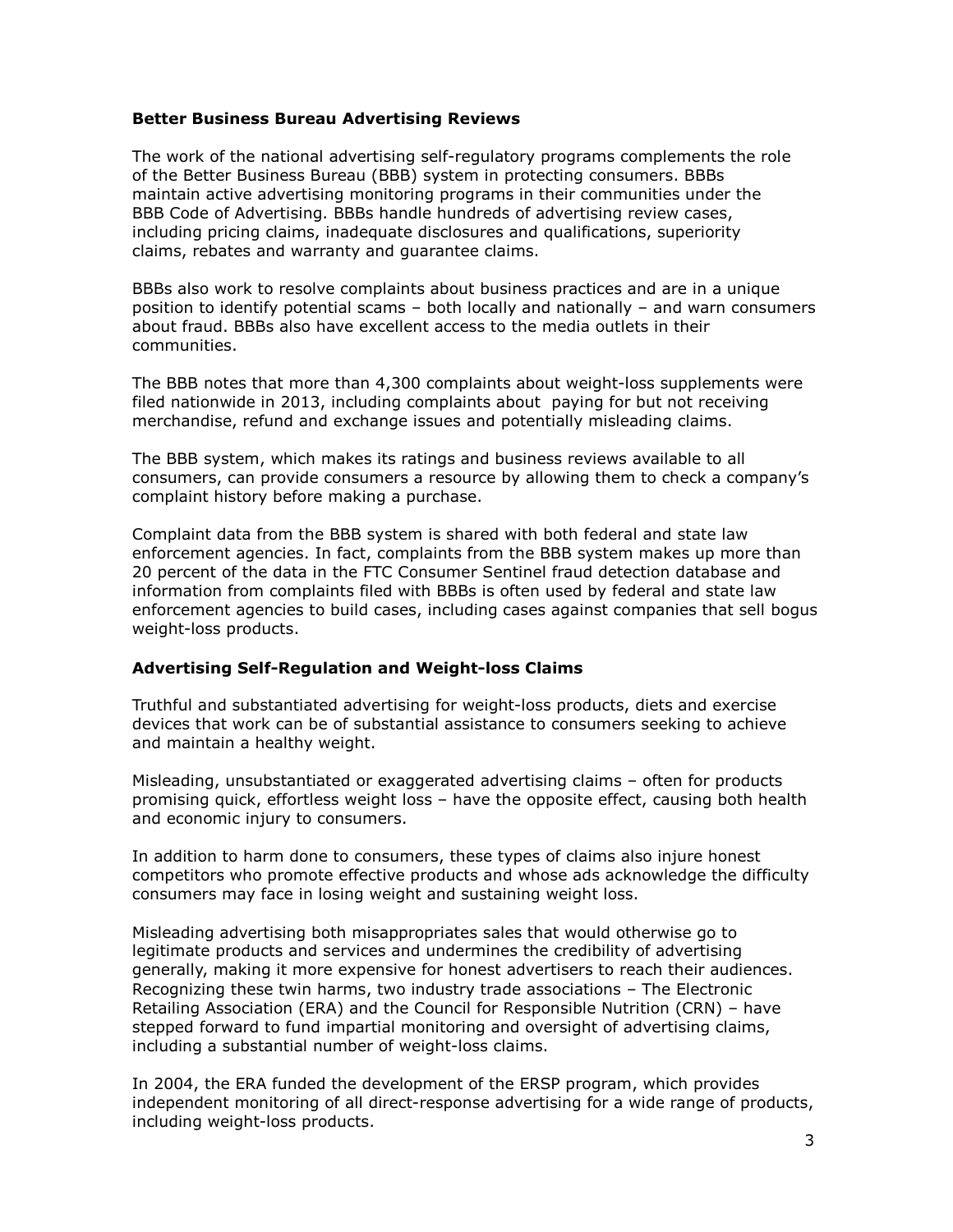Since its founding, the ERSP program has issued more than 350 decisions, often requiring modification or discontinuance of the challenged advertising. Almost onethird of all ERSP cases have involved weight-loss claims.

In 2006, CRN provided the National Advertising Division with funding for an attorney who would concentrate on monitoring advertising claims for dietary supplements. Since 2006, NAD, through this initiative, has examined advertising claims made for 164 separate supplements, including 30 weight-loss products.

Although the majority of advertisers comply with the recommendations of the selfregulatory system, those who decline to participate in an ERSP or NAD review or refuse to implement recommended changes are referred to the most appropriate federal regulatory agency, most often the FTC.

#### **Current Issues in Weight-Loss Advertising**

While diet fads come and go, certain troublesome claims regularly appear, including claims that a supplement is "clinically proven" to work or is "doctor recommended." Claims that state or imply that products will provide fast, effortless weight loss without any changes to diet or exercise are published over and over again. (Appendix B: Weight-Loss Claims Digest)

It is not uncommon to find that a product has not been tested or that the results of testing on a product's ingredients do not support the advertiser's claims. Although the FTC's 2009 revisions to the "Endorsements and Testimonial Guides" have improved compliance, unsupported testimonials from "real users" and misleading "before" and "after" pictures remain a significant concern.

Some media, like the major national broadcast television networks, and some new media like Google, have relatively sophisticated advertising clearance and screening processes. Others do not, and should be called upon to implement effective screening protocols, particularly for weight-loss products. Such screening is good for consumers, for honest advertisers and for the media in general.

Meanwhile, the volume of media channels available to promote products has exploded, along with the use of "affiliate marketing" in which multiple sellers make – and often elaborate on – claims made for weight-loss products like acai berry and green coffee products. Products promoted by unsubstantiated or exaggerated claims are often marketed through spam emails and all marketers are increasingly using social media – Pinterest, for example – to promote their products.

For example, a recent NAD decision addressed claims made for a product called Garcinia Cambogia Formula, including claims that the product had been clinically proven to promote four times more weight loss than diet and exercise.

Some of the claims were contained in a "Special Report" on how to lose 28 lbs. in one month with products recommended by Dr. Oz.

Other claims included:

 "It's scientifically proven to tear away fat from your body. In studies taken out by renowned health research institution Queens University in Canada, Garcinia Cambogia was proven to ignite your metabolism and therefore fat burning capabilities by around 300% when taken regularly."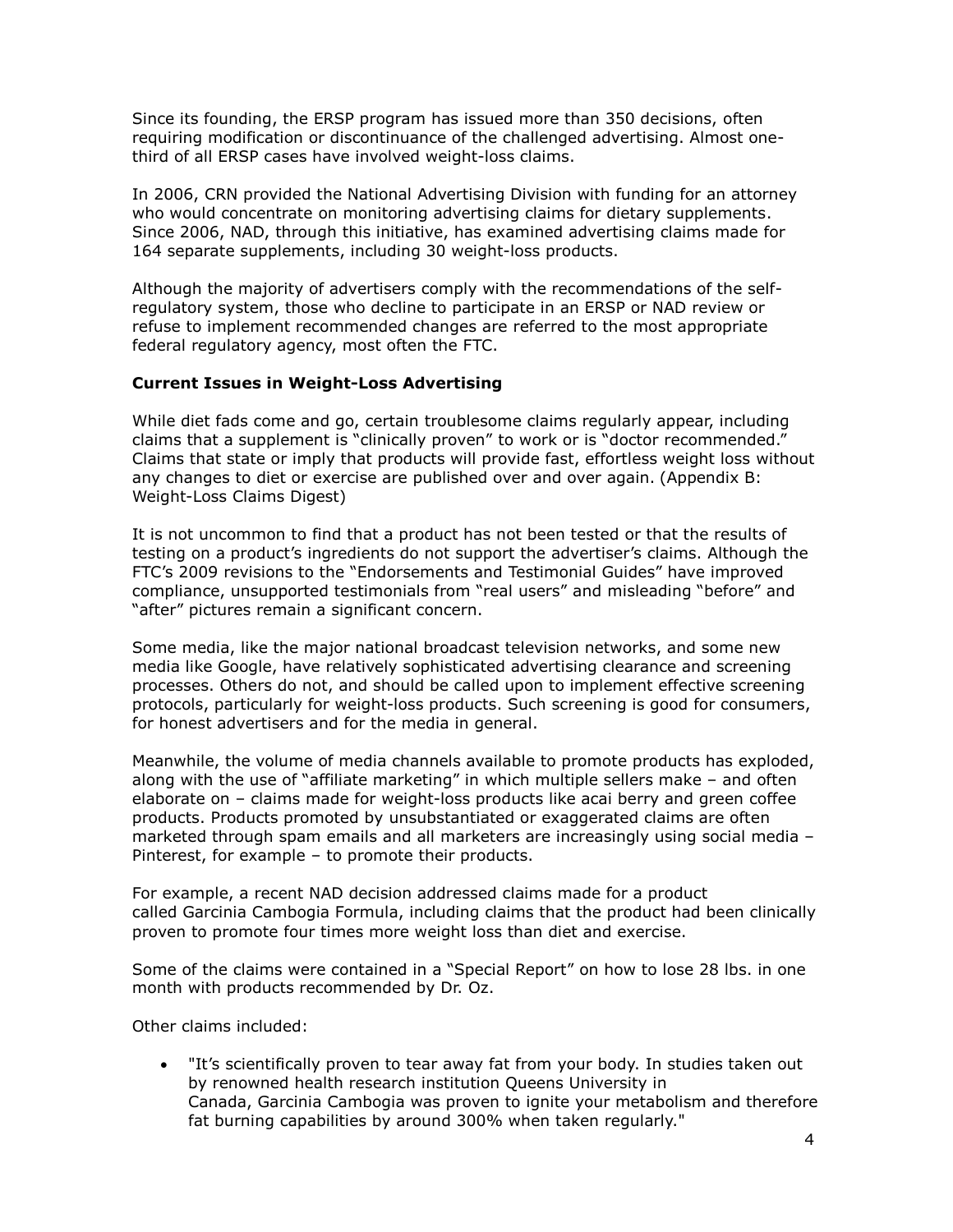The advertiser asserted that the "Special Report" and claims made in that report were posted by an unauthorized third party and immediately took steps to have the report taken off the Internet.

This now deleted "Special Report" appeared to be a "fake" news report similar to advertisements by acai berry supplement manufacturers promising rapid and dramatic weight loss that were the subject of FTC enforcement actions in recent years.

NAD determined that the remaining product performance and ingredient claims promising weight and fat loss should be discontinued based on the lack of reliable scientific evidence demonstrating that the product, or its ingredients, elicit the claimed benefits. The advertiser fully cooperated in the review and agreed to discontinue the claims reviewed by NAD.

Additionally, we have seen  $-$  and taken action against  $-$  the use of seemingly independent diet product review sites that are in fact controlled by marketers. (For example, one marketer operated a diet-review site that stated: "there are now literally thousands of weight-loss products and diet programs available to choose from … Our goal is to give you a quick snapshot of what options are available to you.")

Finally, BBB advertising review programs from around the country indicate consumer complaints and ad review issues focusing on weight-loss clinics.

The BBB notes that weight-loss products and programs (like weight-loss clinics) marketed with exaggerated or unsubstantiated claims are often also associated with problematic billing practices, poorly or entirely undisclosed negative option "auto ship" plans and a failure to make refunds for returned products.

While BBB notes that overall complaints about negative-option shipping issues are decreasing and are not limited only to weight-loss supplements, complaints regarding the practice remain significant.

#### **Recommendations**

Although there have been significant efforts by federal, state and self-regulatory organizations to control unsubstantiated, exaggerated and misleading claims in the weight-loss marketplace, more can done.

State and federal enforcement actions are critically important and support the selfregulatory system by underscoring for companies working in the weight-loss marketplace the seriousness of these claims.

Trade associations whose members include representatives of weight-loss industries should follow the example set by ERA and CRN and step up to support self–regulation of the marketplace. Experience shows self-regulation can be an effective tool in producing prompt, voluntary compliance by many advertisers. That is good for honest competitors in the weight-loss industry and it is good for consumers.

The FTC's renewed effort to enlist the consistent support of the media in guarding against the most egregious weight-loss claims is key, as well. Guidance from both the FTC and the self-regulatory system is public and available for review.

Small- and medium-sized media outlets may not be able to conduct the detailed review of weight-loss advertising claims that NAD and ERSP apply, but they can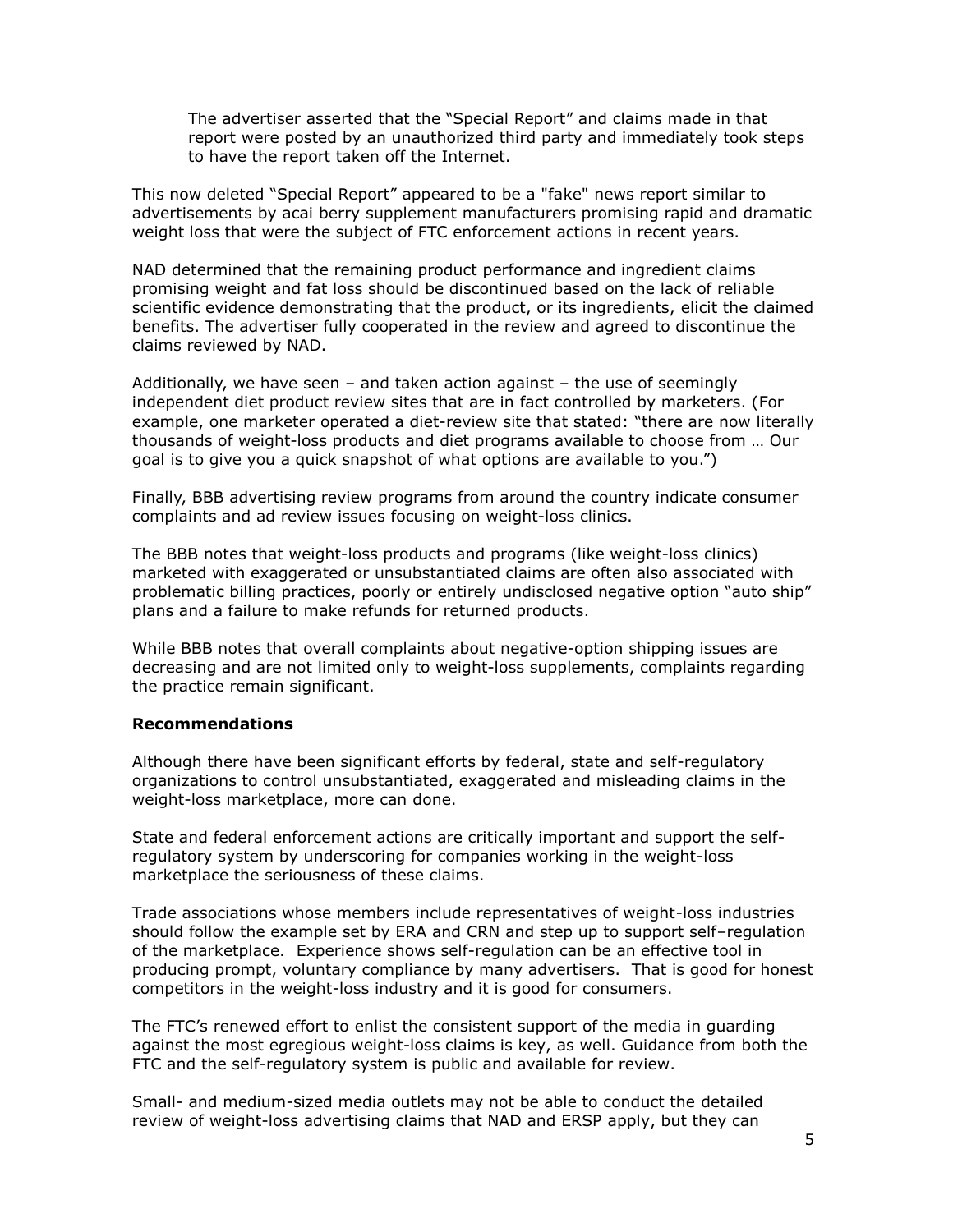and should check the advertisements they accept for publication against the very straightforward screening criteria suggested by the FTC, review the ads against selfregulatory decisions already published by the ASRC and check the advertiser's complaint history with the BBB.

These steps aren't foolproof, but collectively they help bleed false and misleading claims from the weight-loss marketplace, level the playing field for honest advertisers and help bolster consumer confidence in advertising.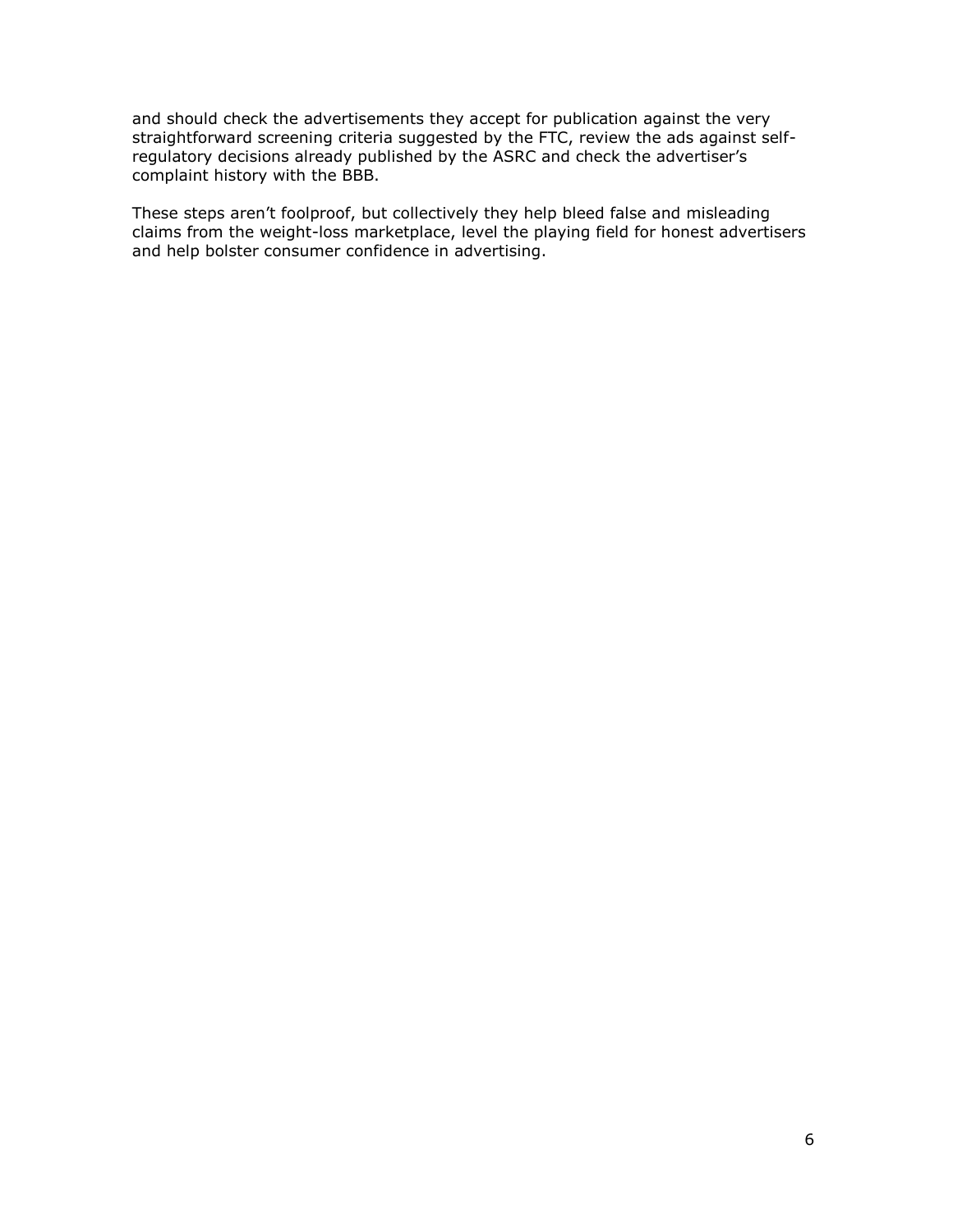Appendix A: Advertising Industry Self-Regulation In Brief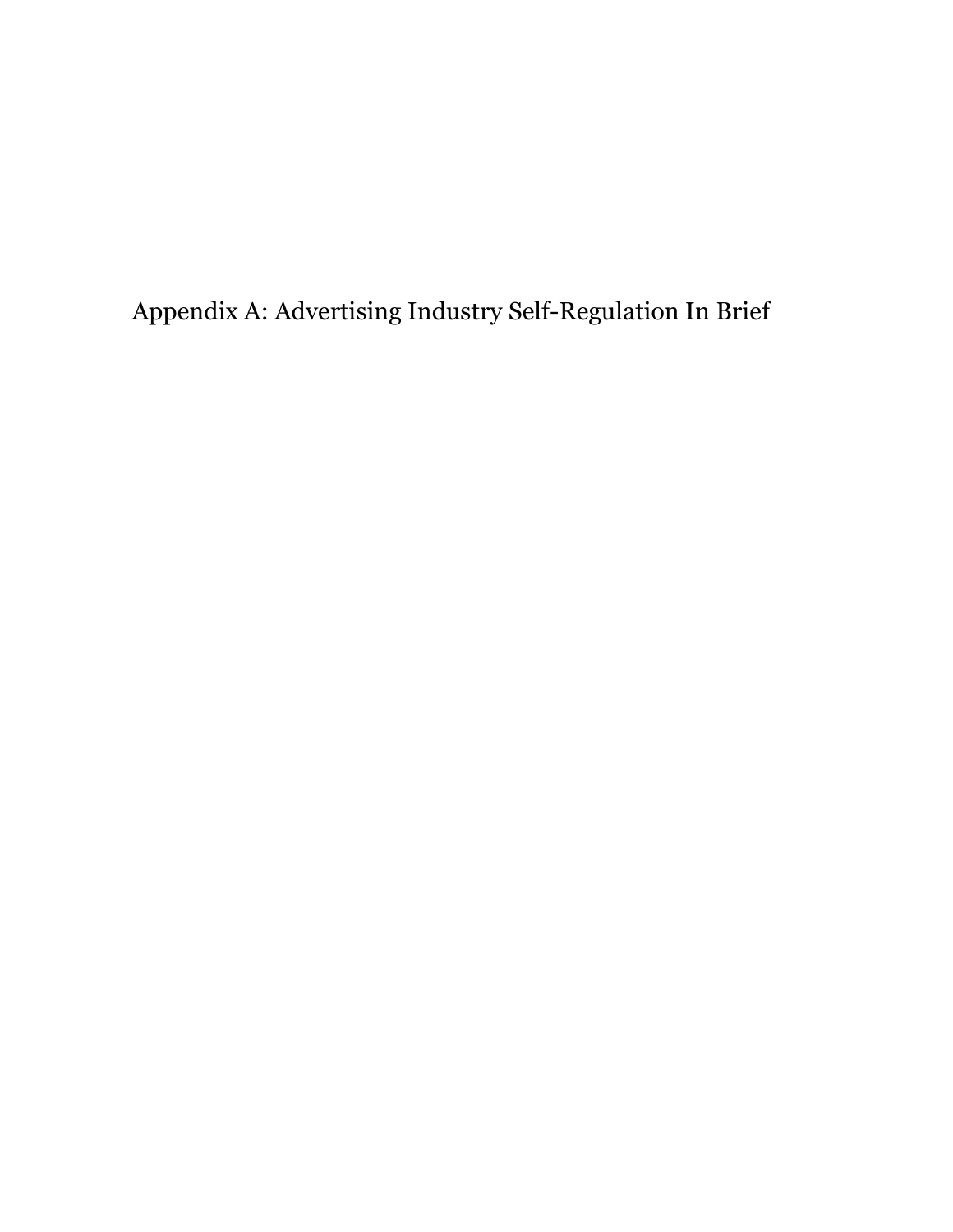

## **Advertising Industry Self-Regulation**

**Advertising Industry Self-Regulation** has pioneered the use of independent, transparent oversight to assure compliance with industry standards. More than 90 percent of advertisers who participate in the advertising industry's system of selfregulation voluntarily comply with its decisions. Failure to participate or to comply with decisions results in public referral to the appropriate government agency.

**The Advertising Self-Regulatory Council** is the governing body for advertising selfregulation. ASRC's 11-member Board of Directors is comprised of the top leadership of the 4A's, American Advertising Federation (AAF), Association of National Advertisers (ANA), Council of Better Business Bureaus (CBBB), Electronic Retailing Association (ERA) and Interactive Advertising Bureau (IAB).

#### **The Self-Regulatory Programs:**

 $\triangleright$  NAD – The National Advertising Division (NAD) monitors national advertising in all media, enforcing high standards of truth and accuracy. NAD examines advertising claims made for goods and services as diverse and critical as telecommunications, infant nutrition, over-the-counter medications and dietary supplements and "green" products. NAD accepts complaints from consumers, competing advertisers and local Better Business Bureaus. NAD's decisions represent the single largest body of advertising decisions in the U.S.

In addition to its own monitoring, NAD provides a fast, expert forum for the resolution of competitors' disputes. NAD handles about 150 cases each year and publicly reports its formal decisions.

- $\triangleright$  NAD/CRN Created in cooperation with the Council for Responsible Nutrition, the NAD/CRN program has expanded NAD's review of advertising for dietary supplements, a nearly \$35 billion industry.
- $\triangleright$  Accountability Program Developed in cooperation with the Digital Advertising Alliance (DAA), the Online Interest-Based Advertising Accountability Program is charged with ensuring industry compliance with the Self-Regulatory Principles for Online Behavioral Advertising (Principles). The Principles require third parties to provide consumers with an easy-touse mechanism that allows the consumer to exercise choice regarding the collection and use of data from their device for online behavioral advertising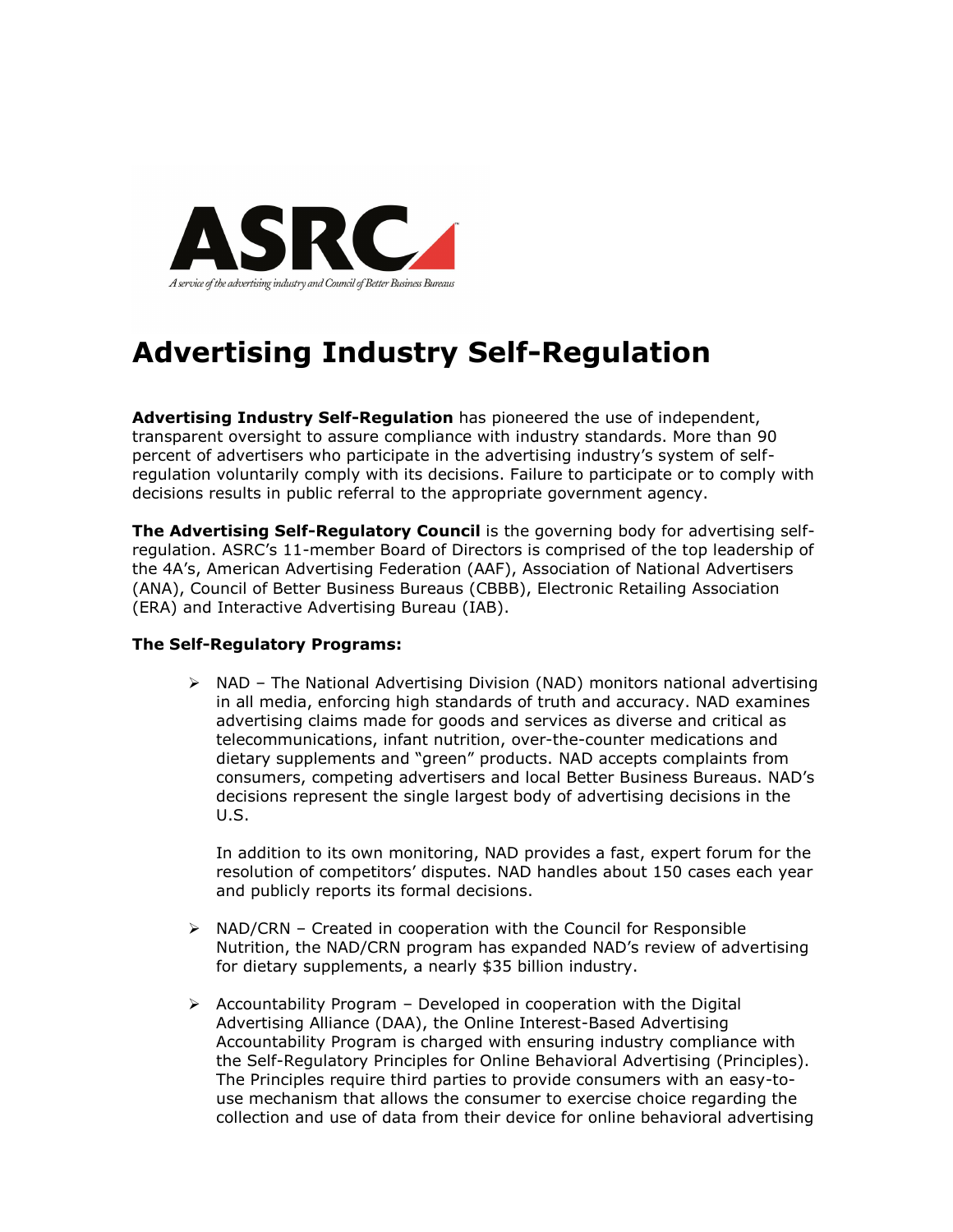(OBA) purposes. The Accountability Program announced its first formal decisions in November 2011.

- $\triangleright$  CARU Recognizing the special vulnerability of young children, the Children's Advertising Review Unit (CARU) holds advertisers to a high standard of truth and appropriateness when they direct advertising to young children. Among other things, CARU's guidelines provide that advertisers can not state or imply that their products will make children more popular with their peers, advertise vitamins or other products that carry "keep out of reach of children" labels, or advertise products that are unsafe for young children to use. CARU examines advertising in all media, including electronic media, and monitors Websites to assure that they are compliant with CARU's guidelines.
- $\triangleright$  The Initiative The Children's Food and Beverage Advertising Initiative (Initiative) is an ASRC-endorsed program, run by the CBBB. The Initiative responds to concerns regarding food advertising to young children. It is comprised of 17 leading food and beverage companies. It promotes the advertising of healthier products in children's media and publishes regular reports on compliance with its principles.
- $\triangleright$  ERSP Developed with the Electronic Retailing Association, the Electronic Retailing Self-Regulation Program (ERSP) examines the truth and accuracy of core claims made in electronic direct-response advertising. ERSP monitors the \$170 billion direct-response marketplace, providing a strong self-regulatory presence on the frontier of electronic commerce.
- $\triangleright$  NARB The National Advertising Review Board is the appellate body of the self-regulatory system. It is made up of industry professionals who hear appeals of decisions by NAD and CARU. NARB panel members are nominated by the ASRC Board of Directors.

**ASRC programs are funded** through a variety of sources, including through the support of industry associations (ERA, CRN, Digital Advertising Alliance), the direct support of children's advertisers and child-directed media and revenue from the sale of products and services. National Partnerships with the CBBB makes up the remainder.

Self-regulation is good for consumers. The self-regulatory system monitors the marketplace, holds advertisers responsible for their claims and practices and tracks emerging issues and trends.

Self-regulation is good for advertisers. Rigorous review serves to encourage consumer trust; the self-regulatory system offers an expert, cost-efficient, meaningful alternative to litigation and provides a framework for the development of a self-regulatory solution to emerging issues.

To learn more about supporting advertising industry self-regulation, please visit us at: [www.asrcreviews.org.](http://www.asrcreviews.org/)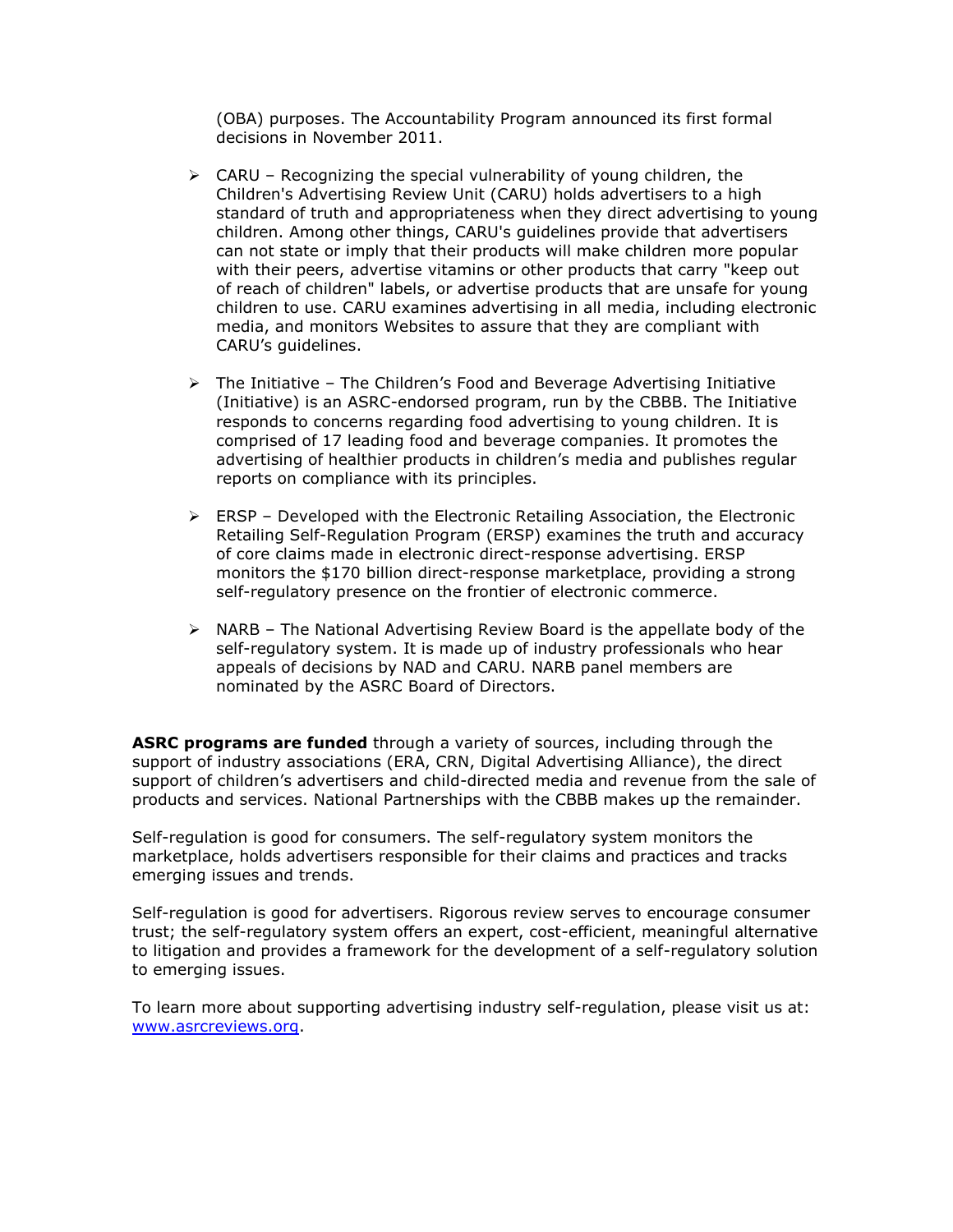Appendix B: Weight-Loss Claims Digest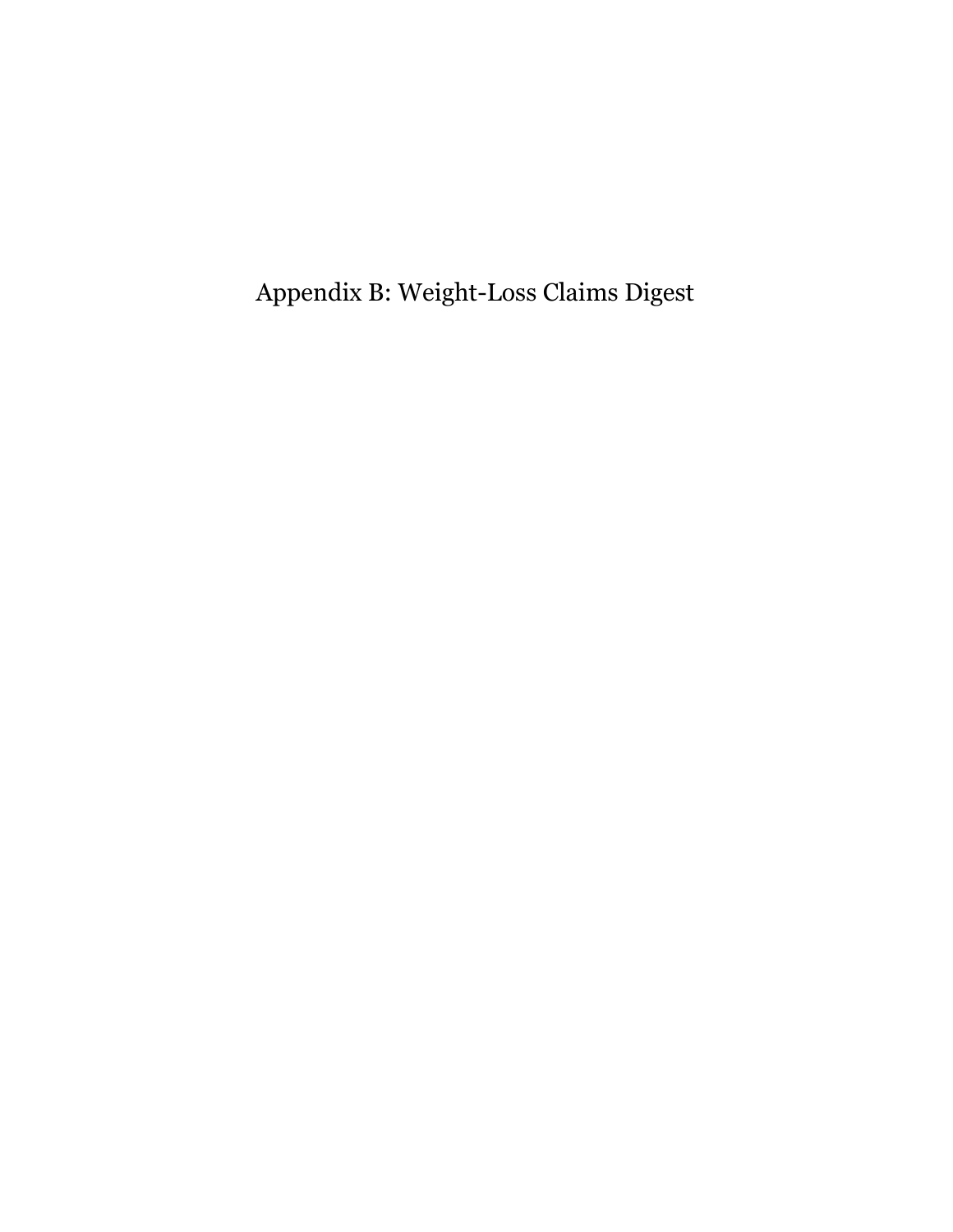

# **Weight-Loss Claims Digest**

**\_\_\_\_\_\_\_\_\_\_\_\_\_\_\_\_\_\_\_\_\_\_\_\_\_\_\_\_\_\_\_\_\_\_**

The National Advertising Division (NAD) and Electronic Retailing Self-Regulation Program (ERSP) are investigative units of the U.S. advertising industry's system of self-regulation.

NAD seeks to ensure that claims made in national advertising are truthful, accurate and not misleading. NAD requires that objective product performance claims made in advertising be supported by competent and reliable evidence.

NAD cases can be initiated through staff monitoring of advertising claims or through "challenges" to advertising claims filed by competitors, consumers, or public-interest groups. NAD also receives a significant number of dietary supplements cases from the Council for Responsible Nutrition (CRN) initiative. CRN, a trade association representing dietary supplement manufacturers, files challenges with NAD to encourage manufacturers to provide substantiation for their advertising claims to ensure that claims are truthful, not misleading and are substantiated with credible scientific evidence.

Since 2006, NAD and the National Advertising Review Board – the appellate arm of the self-regulatory system – have issued more than 30 decisions that specifically addressed claims made for "weight-loss" supplements.

ERSP is responsible for evaluating the truth and accuracy of core claims made in direct response advertising. ERSP inquires about the evidentiary support that a marketer possesses for claims made in direct-response advertising, and determines whether the marketer has provided a reasonable basis for the representations. Advertising comes to the attention of ERSP through its monitoring program, consumers, and challenges from competitors.

While diet fads come and go, certain claims regularly appear in advertising for weightloss products, including claims that a product is "clinically proven," "doctor recommended," or works without any changes in diet or exercise.

Advertising Self-Regulatory Council • 112 Madison Avenue, 3rd Floor • New York, NY • 10016 • www.asrcreviews.org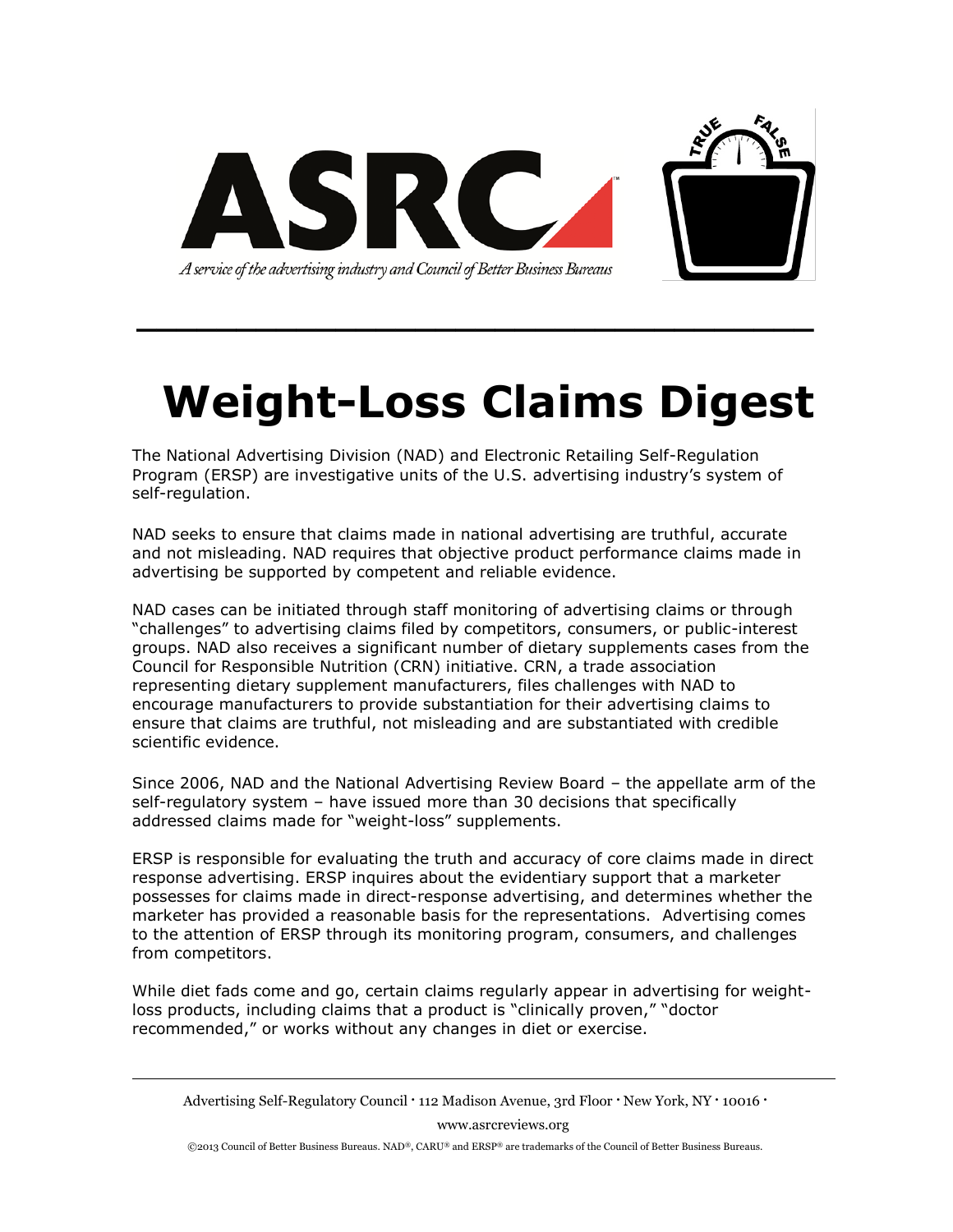It is not uncommon to find that a product has not been tested or that the results of testing on a product's ingredients do not support the claims made. Unsupported testimonials from "real users" and "before" and "after" pictures remain consistent issues in weight-loss advertising.

#### **Safety Claims**

**Healthy Life Sciences, LLC Healthe Trim Weight Loss Dietary Supplements** *Case #5641 (10.10.13)*

#### **Claim at Issue:**

*Healthe Trim is perfectly safe.*

**NAD Findings:** The advertiser submitted a 12-week study that demonstrated that, for the duration of the study, the supplement was well-tolerated by the participants. However, the advertiser did not have any long-term studies demonstrating the safety of Healthe Trim after twelve weeks. Further, study participants were required to limit their caffeine consumption to one serving a day or less. NAD recommended that the advertiser modify its safety claim that "Healthe Trim is perfectly safe" to include a reference to the length of time that the safety of Healthe Trim was studied and also that the safety study was conducted on participants who limited their caffeine intake to one serving a day or less. Such disclosures should be prominent and appear in close proximity to the safety claim.

#### **Clinically Proven Claims**

**Zylotrim, LLC Zylotrim Weight Loss Supplement** *Case #207 (3.4.09)* 

#### **Claims at Issue:**

- *"Clinically proven to more than double the activity of fat burning enzymes"*
- *""80% of each pound that was lost was pure body fat"*
- *"Rated #1 weight loss active ingredient!"*

**ERSP Findings:** ERSP concluded that the marketer's evidence did not adequately support its claim that Zylotrim is "*clinically proven to more than double the activity of fat burning enzymes"* or that *"80% of each pound that was lost was pure body fat"* and recommended that these claims be either modified or discontinued. ERSP also determined that the *"Rated #1 Weight Loss Active Ingredient"* claim is inaccurate and should be either modified or discontinued in the current context in which the claim is presented in the advertising and on the product packaging.

www.asrcreviews.org

Advertising Self-Regulatory Council • 112 Madison Avenue, 3rd Floor • New York, NY • 10016 •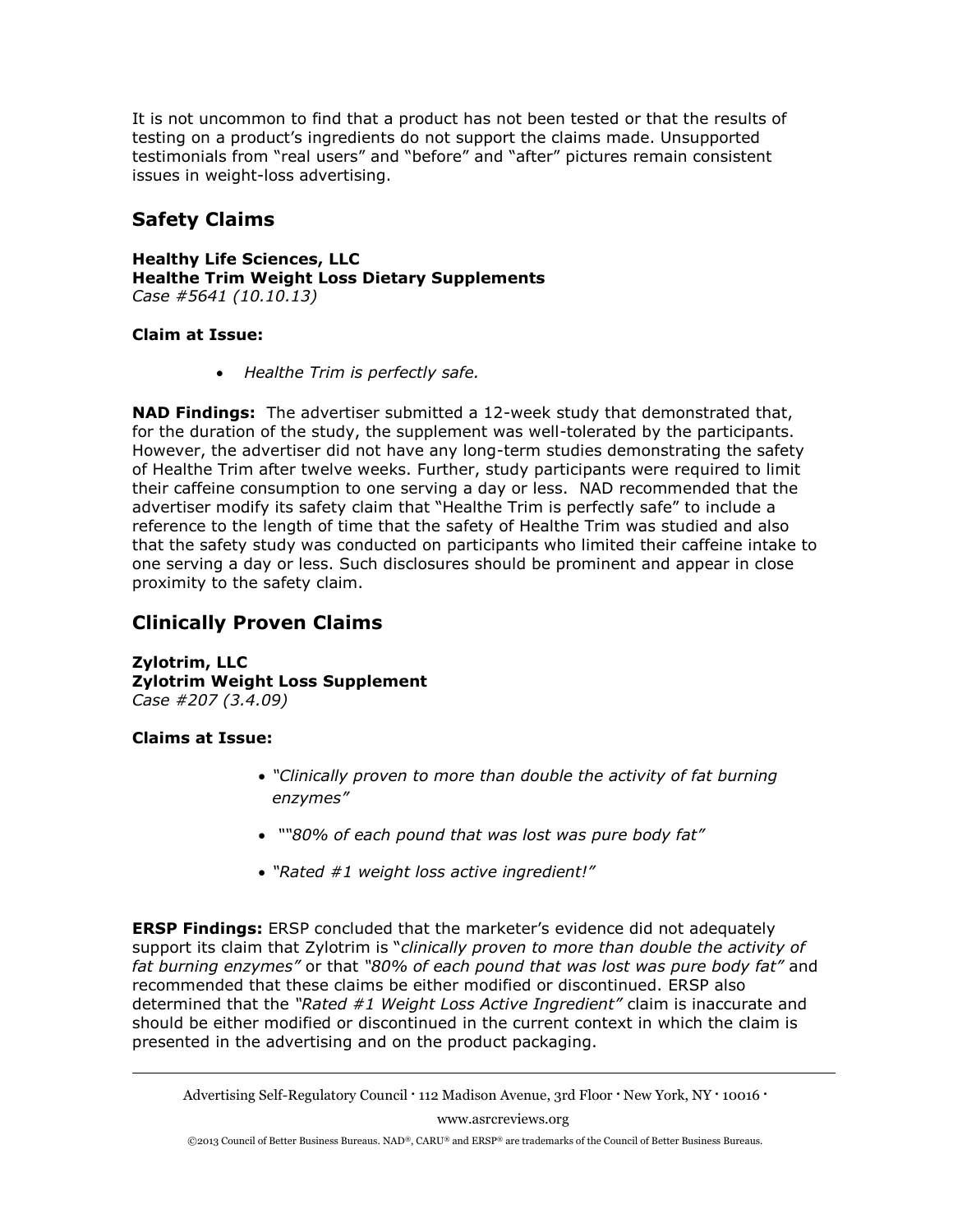#### **"Before and After" Depictions**

#### **Wellnx Life Sciences, Inc. NV Hollywood Weight-Loss Supplements**  *Case # 5629 (9.10.13)*

The evidence offered in support of advertising claims must mirror the claims in scope and nature.

#### **Claims at issue:**

- *Lose weight fast!*
- *Incredible weight-loss power*!
- Claims accompanied by photograph of model Holly Madison, who had lost two iean sizes.

**NAD findings**: NAD determined that the two clinical trials offered in support of the advertiser's weight-loss claims were methodologically sound in that both of the studies were randomized, double-blind, placebo-controlled studies that utilized the same dosage and form of the two active ingredients found in NV Hollywood. The study participants were obese women.

However, there was no evidence in the record that the model in the advertising – who had not been obese when she began taking NV Hollywood – would achieve the same results in the same time frame. Further, the advertisement did not make reference to the diet and exercise changes that the study participants also underwent to achieve their weight-loss goals. Consequently, NAD recommended that advertiser discontinue its clams that NV Hollywood causes "*fast*" weight loss or has "*incredible weight-loss power*."

#### **Vital Pharmaceutical, Inc. Meltdown Fat Assault Beverage & Fat Incinerator Capsules** *NARB Panel #171 (7.18.11)*

"Before" and "after" pictures depicting weight and fat loss are advertising claims that must be supported by competent and reliable evidence demonstrating that they are results a consumer could typically expect to achieve.

#### **Claims at Issue:**

 *Product packaging shows (a) "before" and "after" pictures of a woman who lost 21 pounds and reduced her body fat from 23.1% to 14.8% and (b) "before" and "after" pictures of a man who lost 28 pounds and reduced his body fat from 12.5% to 5.27%.*

**NAD/NARB Findings:** The "before" and "after" comparisons reasonably conveyed the message that the depicted weight/fat losses were typical results that consumers could expect to achieve through use of the product.

www.asrcreviews.org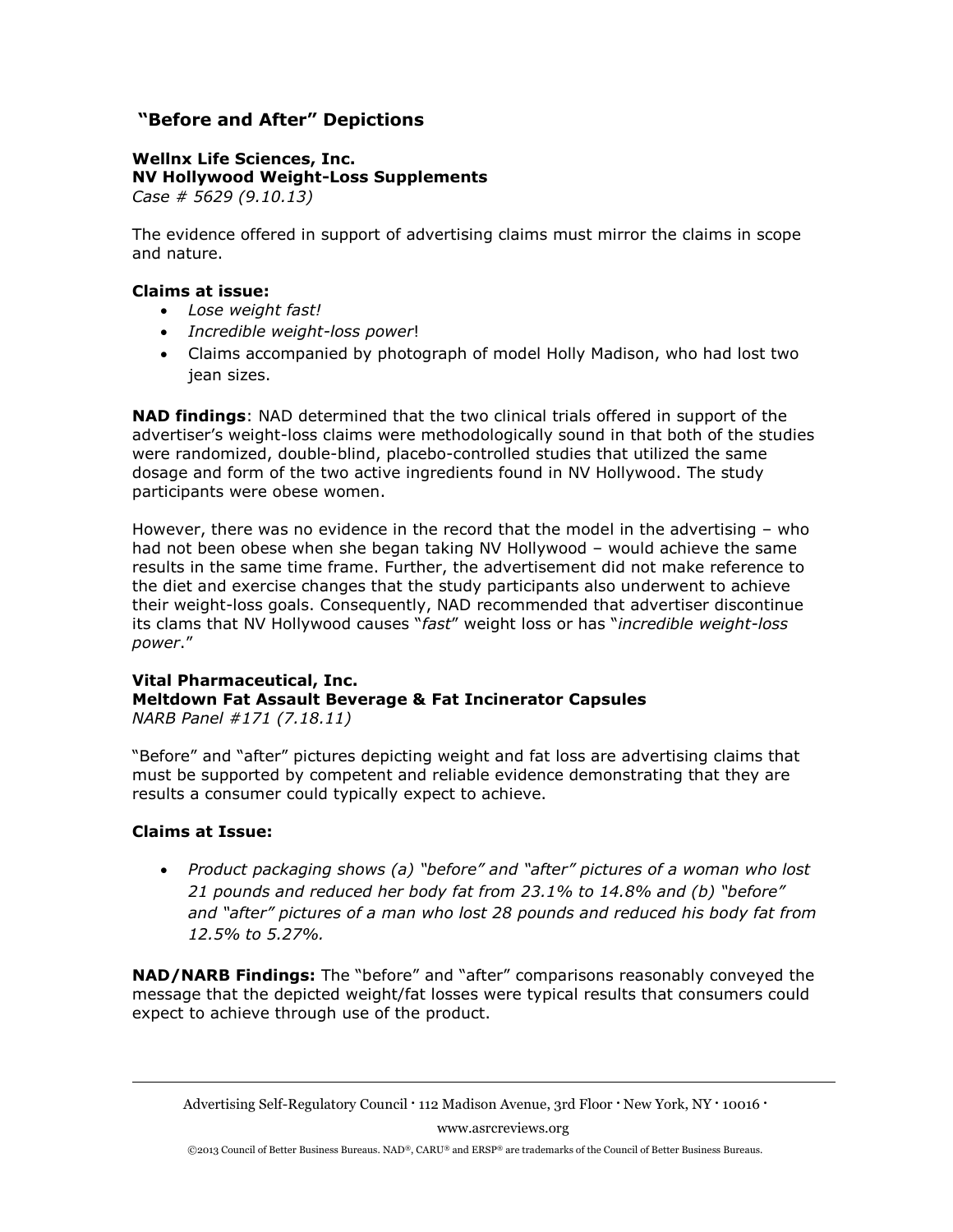However, there was nothing in the record to show that the weight/fat losses depicted were what could typically be achieved. Further, there was no evidence to provide a reasonable basis to support a message that use of Meltdown Fat Assault would result in any visible weight or fat loss. NAD/NARB recommended that the advertiser discontinue these "before" and "after" pictures.

#### **Endorsements, Testimonials, Disclosures**

#### **Nutrisystem, Inc. (Pinterest) "Real Consumers. Real Success."** *Case # 5479 (6.29.12)*

NAD, following its review of "Real Consumers. Real Success." – a Pinterest board maintained by Nutrisystem, Inc. – determined that the weight-loss success stories "pinned" to such boards represent consumer testimonials and require the complete disclosure of material information.

Nutrisystem's "Real Consumers" pinboard featured photos of "real" Nutrisystem customers and highlighted their weight-loss successes. The customer's name, total weight loss and a link to the Nutrisystem website appeared below each photo.

#### **Claims at issue in NAD's review included:**

- *"Christine B. lost 46lbs on Nutrisystem."*
- *"Michael H. lost 125 lbs. on Nutrisystem."*
- *"Lisa M. lost 115 lbs. on Nutrisystem."*
- *"Christine H. lost 223 lbs. on Nutrisystem."*

Upon receipt of NAD's inquiry, the company asserted that necessary disclosures were inadvertently omitted from Pinterest. The advertiser stated that the testimonials at issue had appeared on Pinterest for less than two months, and said the disclosures were added immediately upon receipt of NAD's opening letter. NAD noted its appreciation that Nutrisystem took immediate steps to provide such disclosures.

**Liquid HCG Diet, LLC Liquid HCG Diet** *Case #246 (6.16.10)* 

#### **Claims at Issue:**

- *"Lose 30lbs. in a month, it's easy and quick!"*
- *"Burns fat fast"*
- *"Lasting results! Keep it off!"*
- *Becky and husband lost 14lbs in 2 days!";* website claim *"Today is my second day on P2 and I lost 5.9lbs. and my husband lost 8lbs.!"*

Advertising Self-Regulatory Council • 112 Madison Avenue, 3rd Floor • New York, NY • 10016 •

www.asrcreviews.org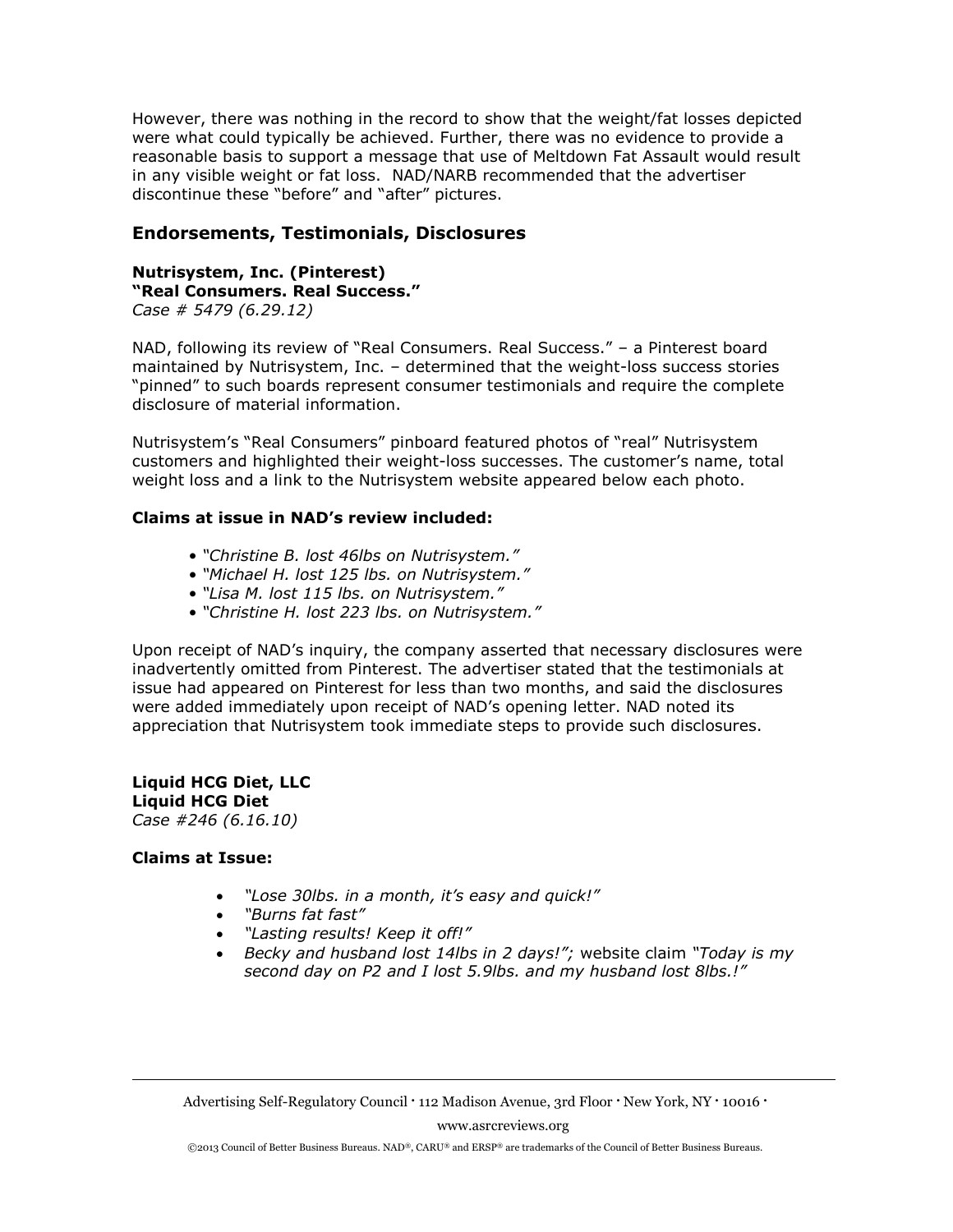**ERSP Findings:** ERSP recommended that the marketer discontinue its weight loss claims in the context in which they are currently communicated and that it modify its use of consumer testimonials in a way that complies with Section 255 of the FTC's revised Guides Concerning the Use of Endorsements and Testimonials in Advertising.

**Urban Nutrition, LLC WeKnowDiets.com (and affiliated websites)** *Case #219 (8.11.09)*

#### **Claims at Issue:**

- *"… there are now literally thousands of weight loss products and diet programs available to choose from – that can be a little confusing."; "Our goal is to give you a quick snapshot of what options are available to you."*
- *"We have compiled the most comprehensive database of information for people who are looking for a trimmer body and healthier lifestyle."*; *"We have the largest weight loss database in America."*

**ERSP Findings:** ERSP determined that the representations made on WeKnowDiets and affiliated websites constituted an advertising message (i.e., a paid commercial message that has the purpose of inducing a sale or other commercial transaction or persuading the audience of the value or usefulness of a company, product or service) and that certain individuals writing favorable product reviews on the website may be considered endorsers. Because Urban Nutrition owned not only the websites at issue, but several products being reviewed on the websites, ERSP concluded that this relationship constituted a "*material connection*" that would not be reasonably expected by the audience and one that would have a significant effect on the weight or credibility given to the endorsement by that audience.

#### **Iovate Health Sciences International**

#### **Hydroxycut Nutritional Supplement**

*Case #70 (1.17.06)* 

#### **Claims at Issue:**

- *"I've reviewed the research. You can lose weight fast, increase energy, and control appetite with Hydroxycut. In my opinion nothing works better or faster."*  (Dr. Lydon)
- *"With the science of Hydroxycut, you can lose up to 4.5 times the weight than with diet and exercise alone."*
- *"I lost 29 pounds with Hydroxycut Hydroxycut can get you in peak shape. With diet and exercise only, you can't really get where you want as quickly. You really need Hydroxycut to speed things up and tighten you up. I quickly lost 29 pounds* [in 8 weeks] *and 5½ inches off my weight using Hydroxycut.\*" (*Dr. Marshall)

Advertising Self-Regulatory Council • 112 Madison Avenue, 3rd Floor • New York, NY • 10016 •

www.asrcreviews.org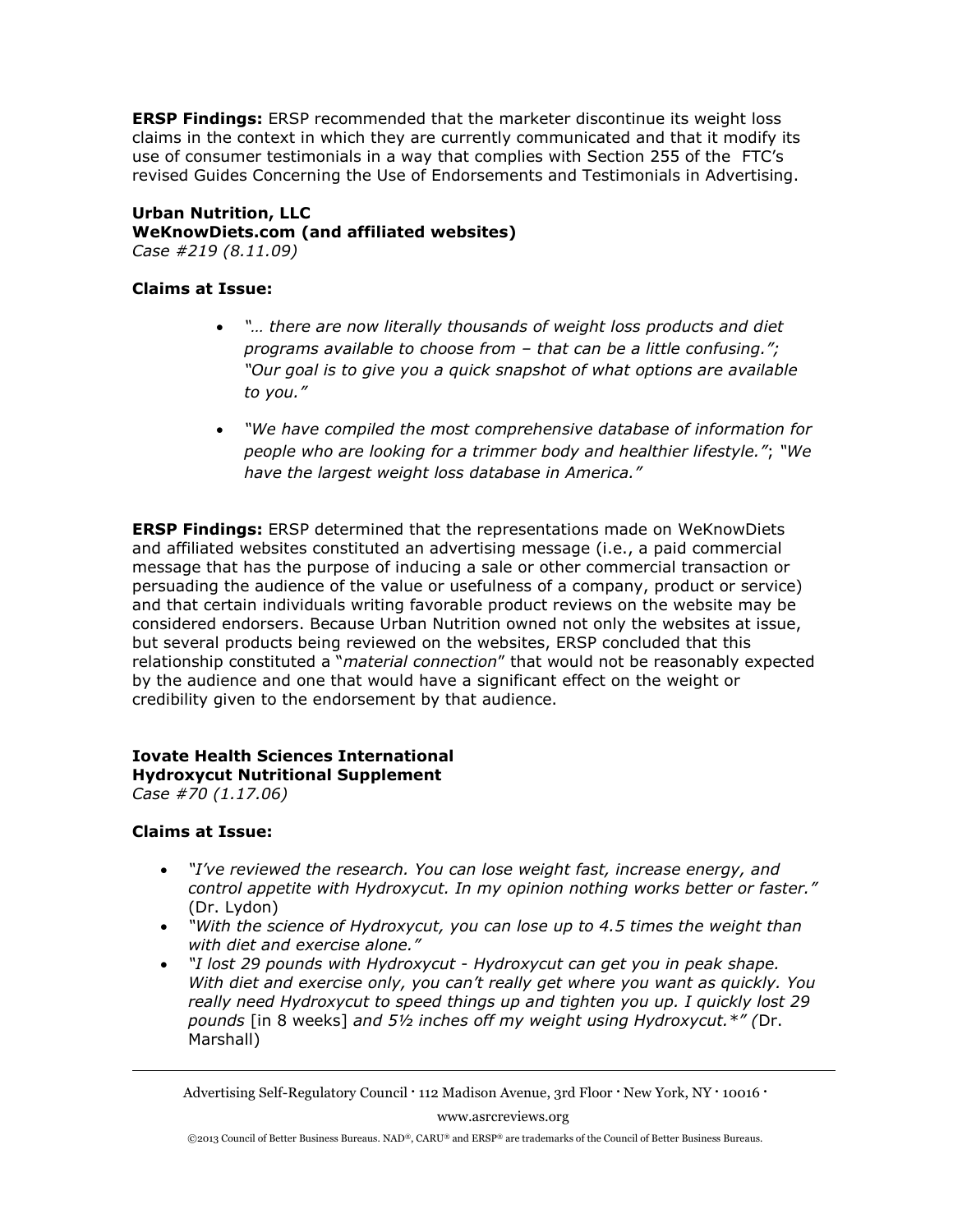**ERSP Findings:** ERSP concluded that Dr. Lydon's claim communicated an unqualified parity claim that was not supported by Iovate. Although Dr. Marshall's testimonial was literally accurate, the fact that two muscle building products supplements were used in addition to Hydroxycut to achieve the results communicated in the advertisement was material information with respect to consumers interpretation of the claims that needed to be more prominently disclosed in the advertising.

#### **Performance Claims**

#### **Hollywood Health & Beauty, LTD. Trimbal-EXP200**

*Case #5112 (4.07.10)*

Claims suggesting that you can lose weight without diet and exercise were not supported by reliable scientific evidence.

#### **Claims at Issue:**

- *In a few minutes, this amazing capsule expands to become a 100% natural gastric balloon.*
- *It attracts, surrounds and absorbs some of the fat, carbohydrates and sugars that you've eaten and they are naturally flushed out without having a chance to be absorbed by your body and converted to excess fat.*
- *"This weight loss plan is 100% safe."*
- *The effects were immediate.*
- *I ate everything I liked and as much as I liked.*
- *The first month, I lost exactly 33 pounds without any effort.*
- *The most incredible thing was that my stomach quickly became flat and firm.*
- *I could eat all the foods I like and as much as I wanted.*
- *I lost a total of 48 pounds in 7 weeks.*
- *When you use the Trimball-EXP200 capsule, you are going to eat 2, 3 or even up to 4 times less, as you feel that your stomach is FULL.*
- *You will not experience any feelings of hunger.*
- *You will then automatically lose weight.*
- *These two properties have been confirmed by many clinical studies conducted in the USA by leading dietary researcher, Professor Walsh from the University of Minnesota.*

**NAD Findings**: The advertiser's supplement contained glucomannan, an ingredient that forms a "bulk" in the stomach by absorbing water and possibly reducing hunger pangs.

The advertiser submitted one small study of 20 obese subjects who took glucomannan fiber and were instructed not to change their eating or exercising habits. Over an 8 week period, the treatment group lost 5.5 pounds.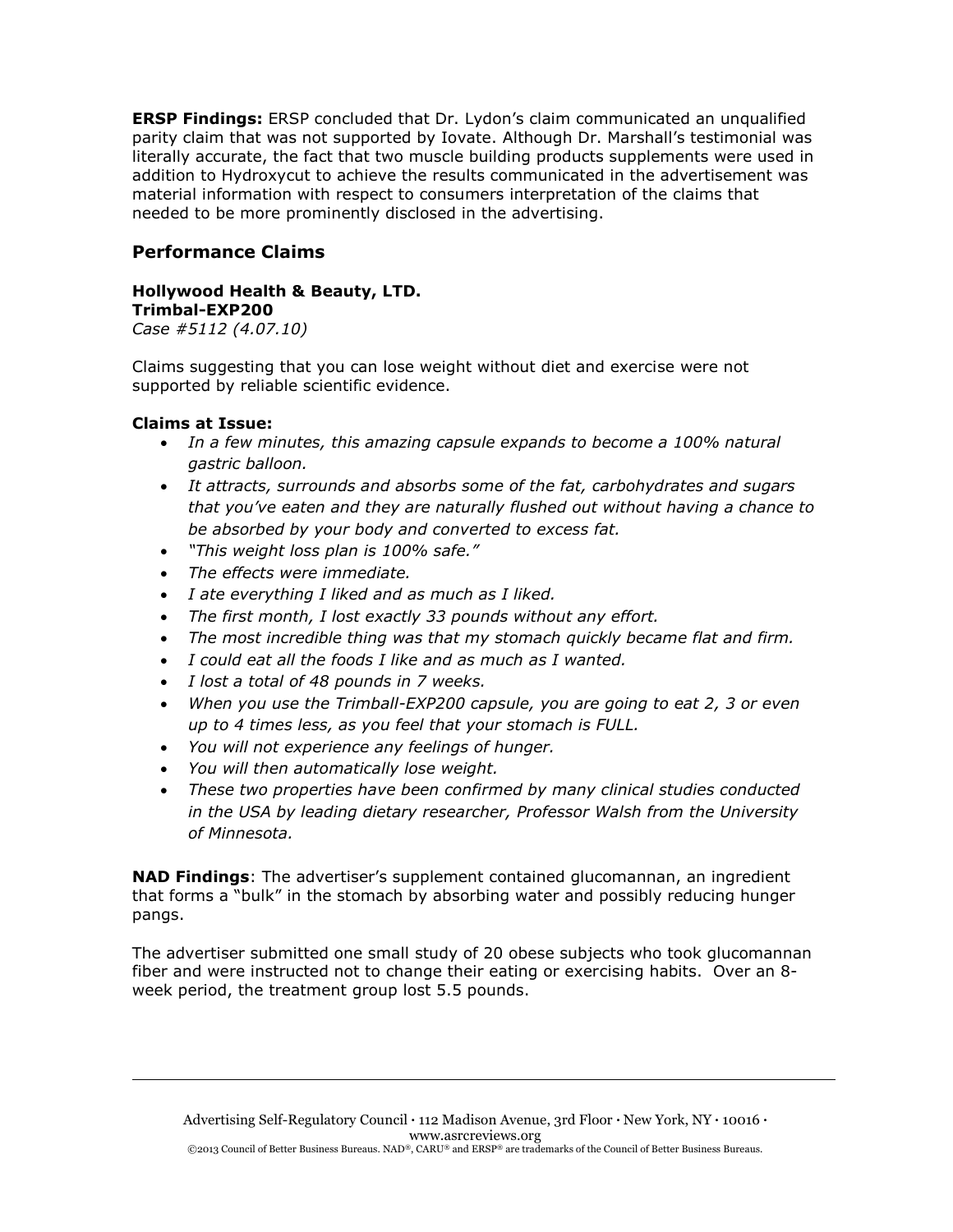NAD determined that it was necessary and appropriate for the advertiser to discontinue all of its claims because the study did not support the claims that glucomannan was as effective as gastric bypass surgery, that consumers could eat whatever they liked and still lose weight or that a consumer would typically lose large amounts of weight as claimed.

Further, NAD concluded that this advertising included several claims that have been identified by the FTC "red flags" as bogus weight loss claims, including claims that the product can cause weight loss of more than two pounds a week; works without dieting or exercise; causes substantial weight loss no matter what or how much the consumer eats; blocks the absorption of fat or calories to enable consumers to lose substantial weight; and can safely enable consumers to lose more than three pounds per week for more than four weeks.

#### **Smart for Life Weight Management Centers Smart for Life Cookies**

*Case #242 (6.1.10)* 

#### **Claims at Issue:**

- *"Eat Cookies. Lose Weight. It's that simple."*
- *"I lost 105 lbs"* [Lost 105 lbs in 12 months]
- *"I lost 115 lbs in 6 months"* [Lost 115 lbs in 6 months]
- *"Lost 25 lbs in 5 weeks"*

**ERSP Findings:** ERSP determined that it would not be unreasonable for consumers to take away the message that besides eating the Diet Cookies, they need not take any further action in order to lose weight. ERSP found that eating a low calorie dinner was a material condition to obtaining the claimed weight loss and must be prominently, clearly and conspicuously disclosed. ERSP also recommended that the marketer properly qualify the limitations of the applicability of consumer testimonials in future advertising.

#### **Emson, Inc. Ab Rocket Twister System** *Case #268 (6.13.11)*

#### **Claim at Issue:**

 *"Lose up to 2 inches off your waist in just 12 days guaranteed or your money back,"; "…in as little as 5 minutes a day with the Ab Rocket Twister, you're on your way to tighter, sexier abs guaranteed."; "I've lost over 50 pounds and 21 inches."*

**ERSP Findings:** ERSP determined that when certain versions of the Ab Rocket Twister advertising are viewed in their entirety, it would not be unreasonable for consumers to interpret the advertising as communicating that the stated results were based on use of the Ab Rocket Twister alone.